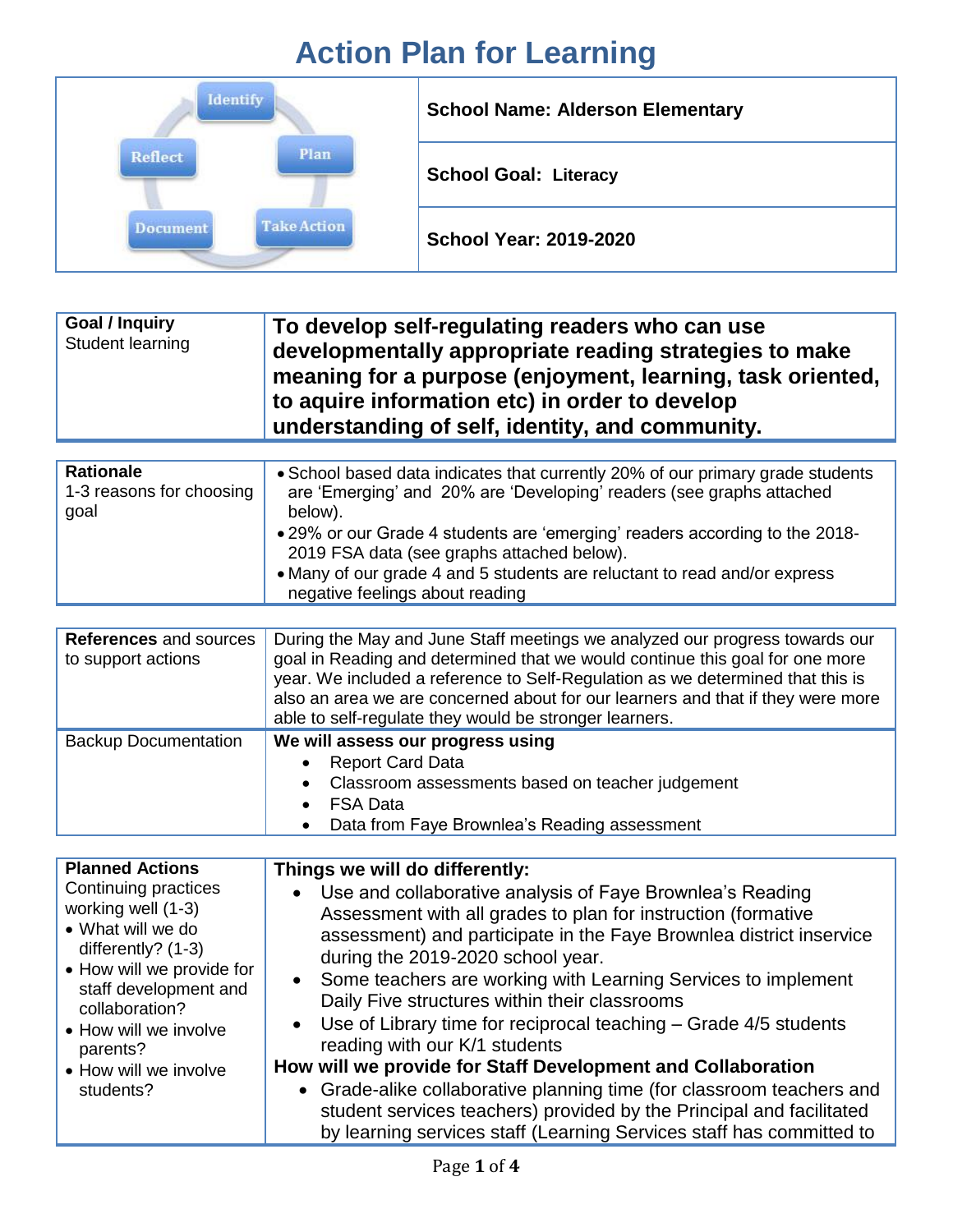| • How will we monitor<br>progress and adjust<br>actions? | being involved in this with us) and our Learning Commons teacher<br>to provide co-planning time for co-teaching experiences within our<br>Learning Commons/Maker Space. The planning time will follow the<br>"Aligning Observable Criteria with Task Design and Evidence<br>Collection" graphic organizer developed and presented by Michelle<br>Ciofitto and Marna McMillan during the 2018 2019 school year.<br>How will we monitor progress and adjust actions?<br>The collaboration time described above will include time for<br>$\bullet$<br>ongoing review of our plan and adjustments to our instruction<br>based on our assessments and ongoing observations of our |
|----------------------------------------------------------|------------------------------------------------------------------------------------------------------------------------------------------------------------------------------------------------------------------------------------------------------------------------------------------------------------------------------------------------------------------------------------------------------------------------------------------------------------------------------------------------------------------------------------------------------------------------------------------------------------------------------------------------------------------------------|
|                                                          | students (formative assessment).                                                                                                                                                                                                                                                                                                                                                                                                                                                                                                                                                                                                                                             |

#### **Documentation of learning**

Key evidence of change • How did your actions make a difference?

Choose 1-3 pieces of

demonstrate the impact your actions have had on student learning to meet your goal. • Documentation could include video, survey results, performance

evidence to

standard data, anecdotal evidence, work samples, etc.

Since beginning this reading goal in the 2016-2017 school year our interventions have not had as strong an impact as was expected. Next year we will look to focus our interventions more on the three specific interventions specified above along with the use of the co-planning and coteaching model outlined above.

#### **May 2017**

| <b>Grade 1 - May 2017</b><br><b>CBA (classroom-based assessment) Data</b> |                         |                                      |                                         |
|---------------------------------------------------------------------------|-------------------------|--------------------------------------|-----------------------------------------|
| Not yet meeting<br>expectations                                           | Meeting<br>expectations | <b>Fully Meeting</b><br>expectations | <b>Exceeding</b><br><b>Expectations</b> |
| 55%                                                                       | 32%                     | 13%                                  | 0%                                      |

| Grade $3 -$ May 2017<br><b>CBA (classroom-based assessment) Data</b> |                                |                                      |                                         |
|----------------------------------------------------------------------|--------------------------------|--------------------------------------|-----------------------------------------|
| Not yet meeting<br>expectations                                      | <b>Meeting</b><br>expectations | <b>Fully Meeting</b><br>expectations | <b>Exceeding</b><br><b>Expectations</b> |
| <b>21%</b>                                                           | <b>24%</b>                     | 32%                                  | <b>23%</b>                              |

### **May 2018**

| Grade $1 -$ May 2018                         |                |                      |                     |
|----------------------------------------------|----------------|----------------------|---------------------|
| <b>CBA (classroom-based assessment) Data</b> |                |                      |                     |
| Not yet meeting                              | <b>Meeting</b> | <b>Fully Meeting</b> | <b>Exceeding</b>    |
| expectations                                 | expectations   | expectations         | <b>Expectations</b> |
| 41%                                          | 32%            | 9%                   | 18%                 |

| Grade $3 -$ May 2018            |                                |                                              |                                         |
|---------------------------------|--------------------------------|----------------------------------------------|-----------------------------------------|
|                                 |                                | <b>CBA (classroom-based assessment) Data</b> |                                         |
| Not yet meeting<br>expectations | <b>Meeting</b><br>expectations | <b>Fully Meeting</b><br>expectations         | <b>Exceeding</b><br><b>Expectations</b> |
|                                 |                                |                                              |                                         |
| 4%                              | 12%                            | 76%                                          | 8%                                      |

Our rating scale for the 2018-2019 school year changed so comparisons are difficult to make – 25% of our Grade 1 students were 'emerging' as readers and 38% of our Grade 1 students were 'developing' as readers (62% total)

#### **March 2019**

| <b>Primary Students - May 2019</b>           |                   |                                 |
|----------------------------------------------|-------------------|---------------------------------|
| <b>CBA (classroom-based assessment) Data</b> |                   |                                 |
| <b>Emerging</b>                              | <b>Developing</b> | <b>Proficient and Excelling</b> |
| <b>20%</b>                                   | 20%               | 60%                             |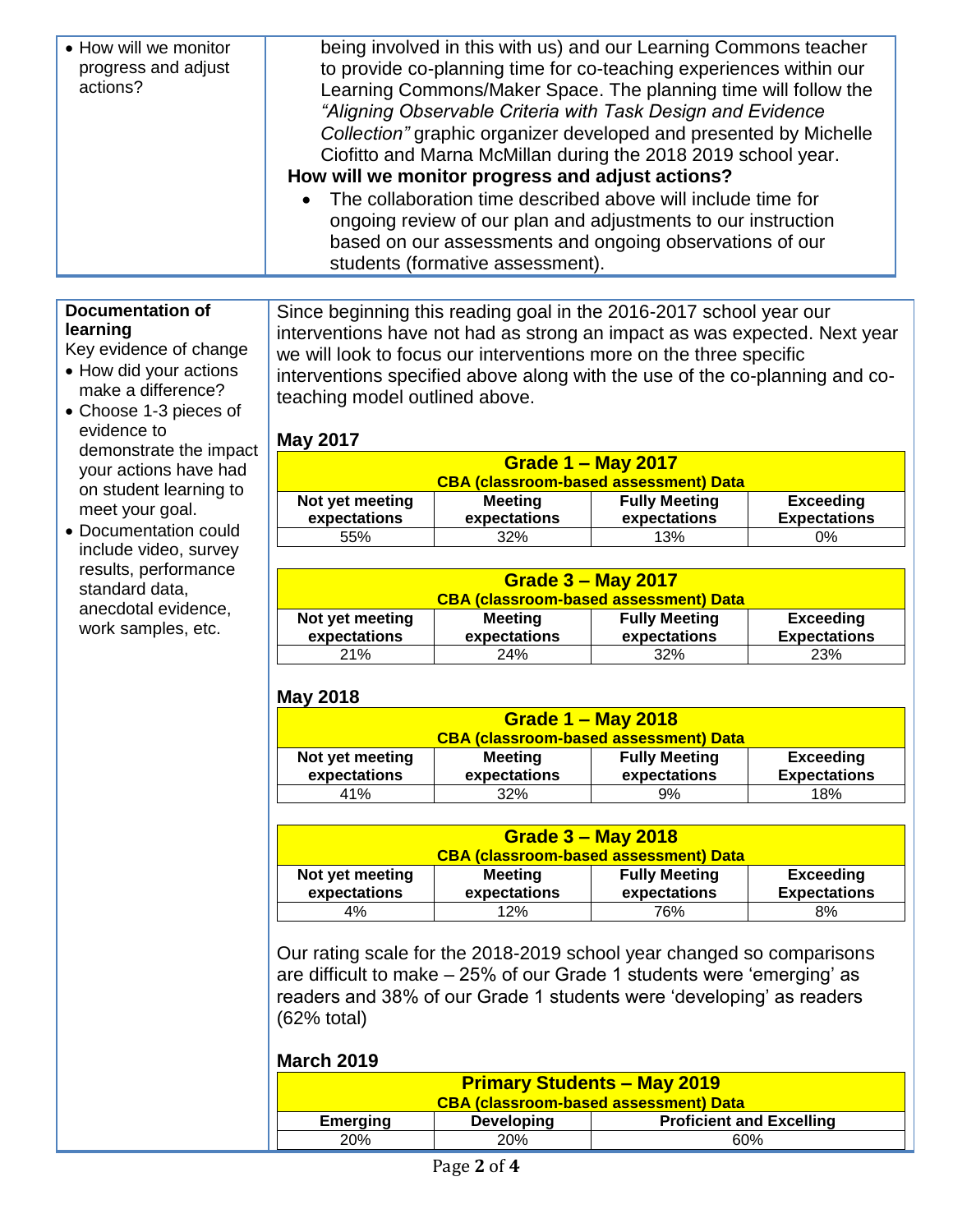|                                                                                                                                                                                                                                                                  | Going forward we will look at Primary Report Card Data along with the<br>Grade 4 FSA data to continue to assess our progress. We will also conduct<br>a student survey to assess attitudes towards reading amoung our students.<br>FSA Data collected during the 2018-2019 school year indicated that 29% of<br>our Grade 4 students were 'emerging' readers, 63% were 'on track' readers,<br>and 4% were 'extending' readers.<br>FSA Data collected during the 2017-2018 school year indicated that 29% of<br>our Grade 4 students were 'emerging' readers, 66% were 'on track' readers,<br>and 6% were 'extending' readers.                                                                                                                                                                                                                                                                                                                                                                                                                                                                                                                                                                                          |
|------------------------------------------------------------------------------------------------------------------------------------------------------------------------------------------------------------------------------------------------------------------|------------------------------------------------------------------------------------------------------------------------------------------------------------------------------------------------------------------------------------------------------------------------------------------------------------------------------------------------------------------------------------------------------------------------------------------------------------------------------------------------------------------------------------------------------------------------------------------------------------------------------------------------------------------------------------------------------------------------------------------------------------------------------------------------------------------------------------------------------------------------------------------------------------------------------------------------------------------------------------------------------------------------------------------------------------------------------------------------------------------------------------------------------------------------------------------------------------------------|
| <b>Backup Documentation</b>                                                                                                                                                                                                                                      | Attached: Graphs showing Primary Report Card and CBA (Classroom-<br>Based Assessment) Data regarding reading and Grade 4 Reading FSA<br>Data.<br>PDF<br>PDF<br>Data Charts (Report<br>Alderson FSA<br>Card & CBA Data).pdf<br>Data.pdf                                                                                                                                                                                                                                                                                                                                                                                                                                                                                                                                                                                                                                                                                                                                                                                                                                                                                                                                                                                 |
| <b>School Community</b><br><b>Engagement Process</b><br>• How did you engage<br>parents, teachers,<br>students & support<br>staff in developing your<br>APL?<br>• How did you share<br>your APL goals with<br>parents, teachers,<br>students & support<br>staff? | Analysis of the data and work to determine and articulate our school goal<br>$\bullet$<br>involved teachers, our youth worker, and education assistants during our<br>May and June staff meetings and out April Professional Development<br>Day<br>Information about our school goal was provided to our PAC during the<br>June PAC meeting. We believe that parents should have more<br>involvement in this process and plan to survey parents and work to bring<br>them more actively into our school goal conversations next year.<br>Our APL will be posted on our school website and will be sent out in our<br>٠<br>weekly communication to parents in September.                                                                                                                                                                                                                                                                                                                                                                                                                                                                                                                                                |
| <b>Reflection Highlights</b><br>• Where are we now?<br>• What are some<br>patterns emerging?<br>• What surprised you?<br>• What conclusions /<br>inferences might you<br>draw?<br>• How does this inform<br>potential next steps?<br><b>Backup Documentation</b> | Currently we remain concerned about our students' literacy development based on<br>our data collection. We are looking critically on our selected interventions and have<br>come up with an action plan to address our concerns.<br>We believe that if we shift our approach towards supporting our students in<br>becoming more self-regulating learners with the intention of empowering them to<br>monitor their own progress and their own learning we will have more of an impact<br>on their achievement in Reading.<br>Some teachers will be implementing a Daily Five structure within which to teach<br>reading since it focusses heavily on supporting students to be come self-regulated<br>readers.<br>All teachers will be involved in the Faye Brownlea literacy series and her school-<br>wide reading observation assessment during our Professional Development Days.<br>We believe that as our students become more self-regulated as learners, they will<br>also become more able to participate meaningfully in their self-assessments of the<br>core competencies as they will be more self-reflective learners.<br>These conclusions came from staff conversations during our April Professional |
|                                                                                                                                                                                                                                                                  | Development Day, and our May and June Staff meetings.                                                                                                                                                                                                                                                                                                                                                                                                                                                                                                                                                                                                                                                                                                                                                                                                                                                                                                                                                                                                                                                                                                                                                                  |